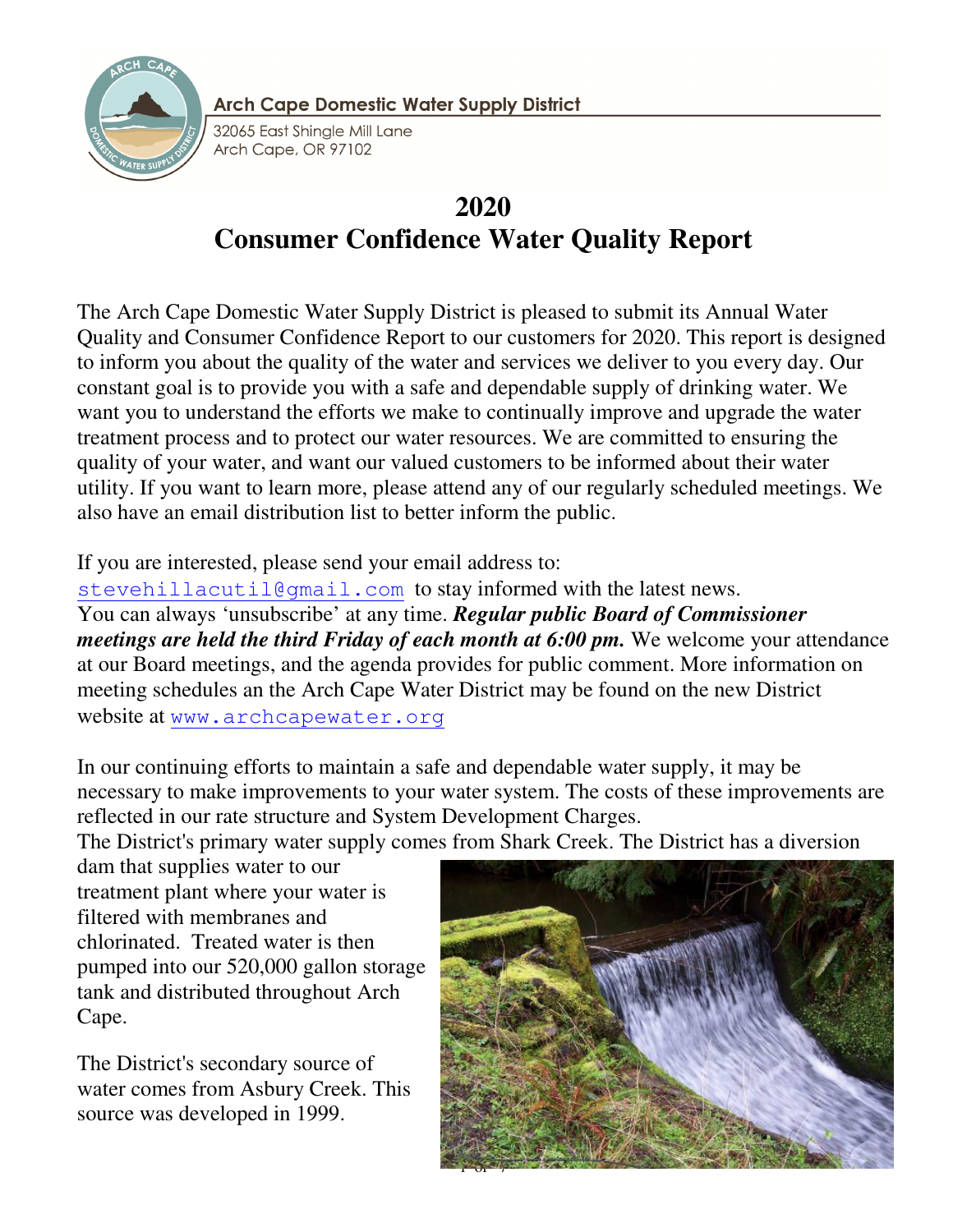The District diverts water from Asbury Creek during the driest months. Initially developed to supply much needed water to existing homes, it also provides additional capacity for future development within our District boundaries. This surface water source was developed in a way that protects the environment and the native fish population within our watershed. The water intake facility on lower Asbury Creek feeds water to a pump station where it is then transferred to the District's treatment plant for processing.

An Updated Source Water Assessment was completed in October 2016 by the Oregon DEQ and Oregon Health Authority to identify sensitive areas susceptible to contamination within the Arch Cape watershed area. Potential contaminant sources include soil erosion and sediment deposition, as well as forest land management activities and herbicide application. A complete list of potential contaminants is provided in the Source Assessment Report. The assessment was prepared under the requirements of the Federal Safe Drinking Water Act, and is available for review at the Arch Cape Water District office.

## *The Arch Cape Forest - Protecting Your Water at the Source*

A healthy forest with diverse streamside vegetation is essential to holding soil in place, preventing erosion, and improving water quality downstream. The Arch Cape Domestic Water Supply District is actively pursuing the acquisition of 1,457 acres of forest land for the creation of a community forest and protected watershed. This natural infrastructure investment is a pioneering effort in source water protection, which offers generational benefits in drinking water quality and quantity. Source Water Protection is the most effective means in securing a safe, abundant supply of water for the future. The goal of the Arch Cape Forest is to provide clean, safe, and affordable drinking water to the residents and visitors of Arch Cape, through the creation of a working, community-owned forest that sustains the rich character and beauty of Oregon's coastal rainforest for generations. To date, the District has secured \$3.5 Million in federal grant funds through USDA's Forest Legacy Program, with an additional \$250,000 in matching funds being contributed by Clatsop County. Nearly \$150,000 in private donations has also been received. Closing on the property acquisition is currently targeted for 2022-23, following an appraisal and development of a forest management plan. Work Sessions focusing on the forest property purchase are held before regular board meetings on the third Friday of the month, and public attendance is welcomed.

To learn more, please visit https://www.archcapeforest.org/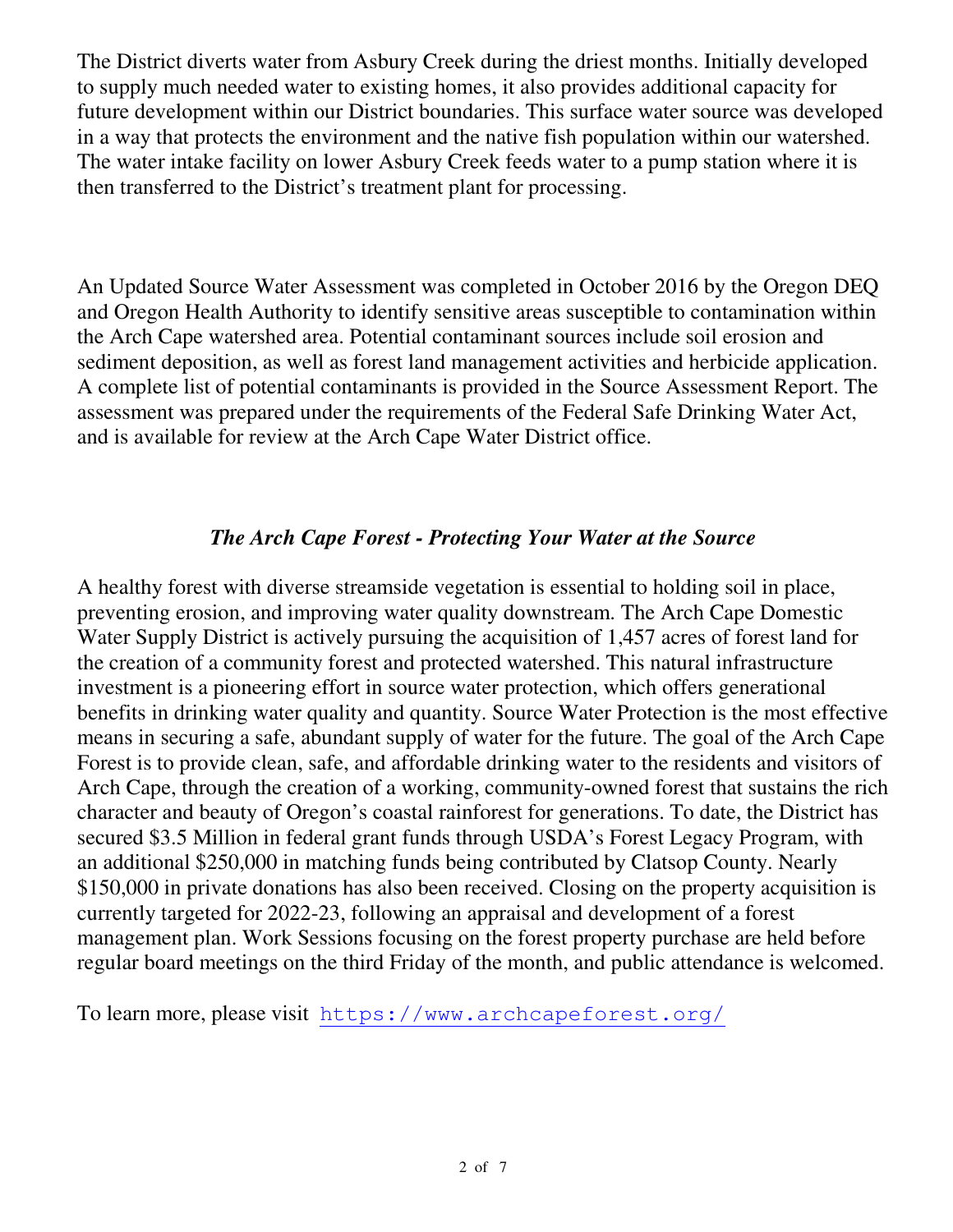Arch Cape Water District routinely monitors for constituents according to Federal and State laws. The District uses Alexin Analytical Laboratories (Oregon Certified Lab # OR100013) to test our water for EPA regulated contaminants. All drinking water, including bottled water, may be reasonably expected to contain at least small amounts of some chemical constituents. The presence of these constituents does not necessarily pose a health risk. I am pleased to report that Arch Cape's drinking water is safe and exceeds Federal and State requirements.

The District's new treatment plant went online in November of 2014. The skids are equipped with Toray PVDF hollow fiber ultra-filtration membrane modules. PVDF membranes are the industry standard for superior durability and effectiveness in the removal of suspended solids, micro-organisms, and pathogens.



**Water Plant Membrane Skids**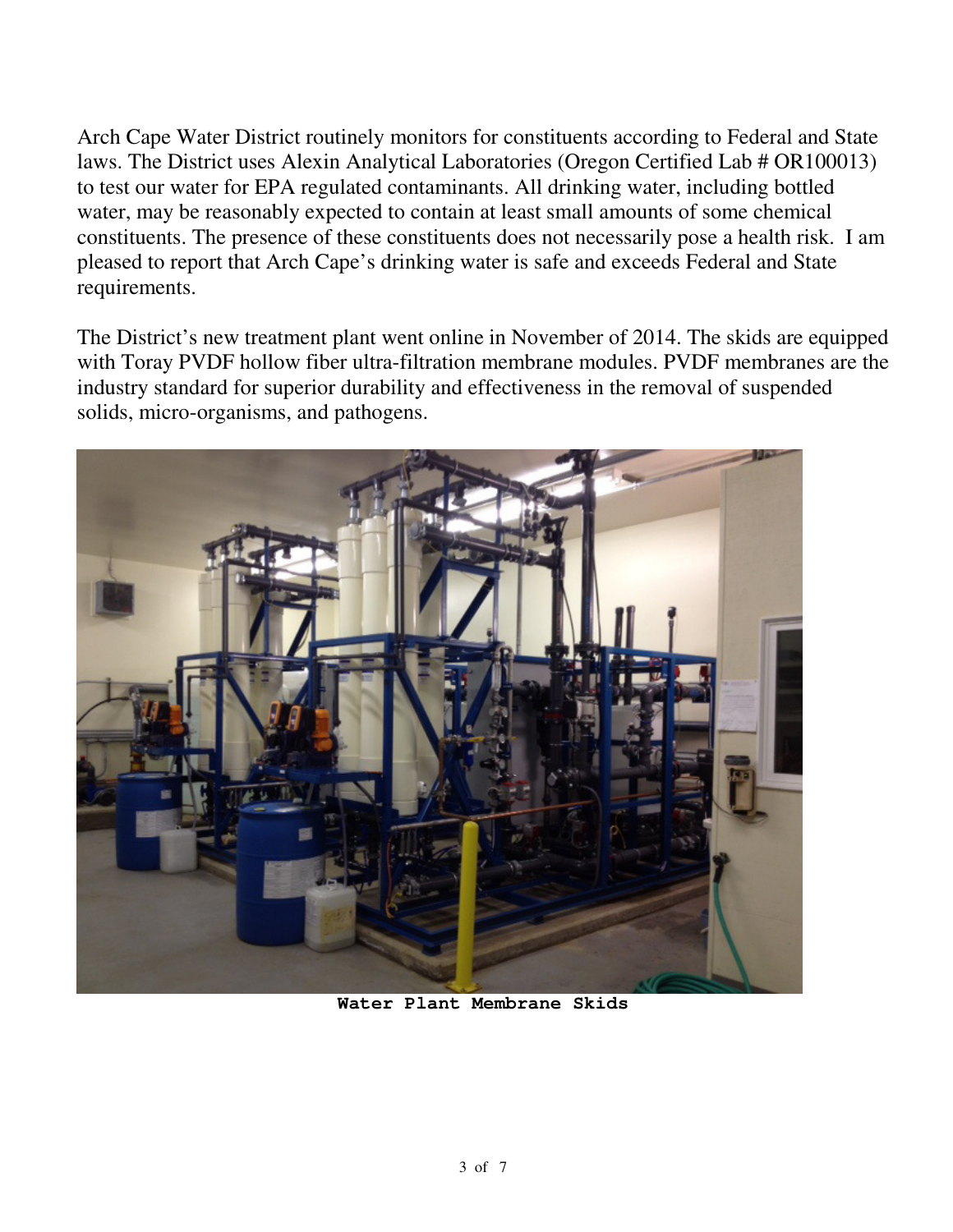**The following is a short list of scientific terms and measurements commonly used in the treatment and testing of your drinking water:** 

- Maximum Contaminate Level (MCL): The highest level of contaminate that is allowed in drinking water.
- **Mg/l**: milligrams per liter or parts per million or one ounce in 7,350 gallons of water.
- **Ug/l**: micrograms per liter or parts per million or one ounce in 7,350,000 gallons of water
- **ND**: Non Detect
- **Action level (AL):** The concentration of a contaminant which, if exceeded, triggers treatment or other requirements which a water system must follow.
- **Action level goal (ALG):** The level of a contaminant in drinking water below which there is no known or expected risk to health.
- **Nephelometric Turbidity Unit (NTU)** Nephelometric Turbidity Unit is a measurement of the clarity of water.
- **EPA**: Environmental Protection Agency

**V.O.C Volatile Organic Compounds EPA 524.2:** The District tested for 21 regulated compounds and received Non Detect on all 21.

**S.O.C. Synthetic Organic Chemicals:** The District tested for 42 regulated chemicals in 2019 and received Non-Detect on all tested.

**I.O.C. Inorganic Contaminants:** The District tested for IOC in 2019. The table below represents the most recent monitoring done in compliance with regulations. The District Received Non-Detect on all contaminants tested except for Barium and Sodium, which were below the MCL:

| ontaminant    | <b>Level Detected</b> | <b>Unit of Measure</b> |     |
|---------------|-----------------------|------------------------|-----|
| <b>Barium</b> | 00513                 | Mg/J                   |     |
| Sodium        | 5.4                   | Mg/J                   | N/A |

**Gross Alpha, Radium and Uranium Code 4000, 4010, and 4006:** Testing on these parameters is required every 9 years. Test results from 2019 indicated none detected.

**Lead and Copper:** Testing was completed in August 2019. Results were detected below the MCL. Lead and Copper testing is required to be conducted every three years.

| Contaminant | <b>Level Detected</b> | <b>Unit of Measure</b> | MCI  |
|-------------|-----------------------|------------------------|------|
| Lead        | 0070                  | Mg/L                   | 0150 |
| Copper      | .2880                 | Mg/L                   | 1.J  |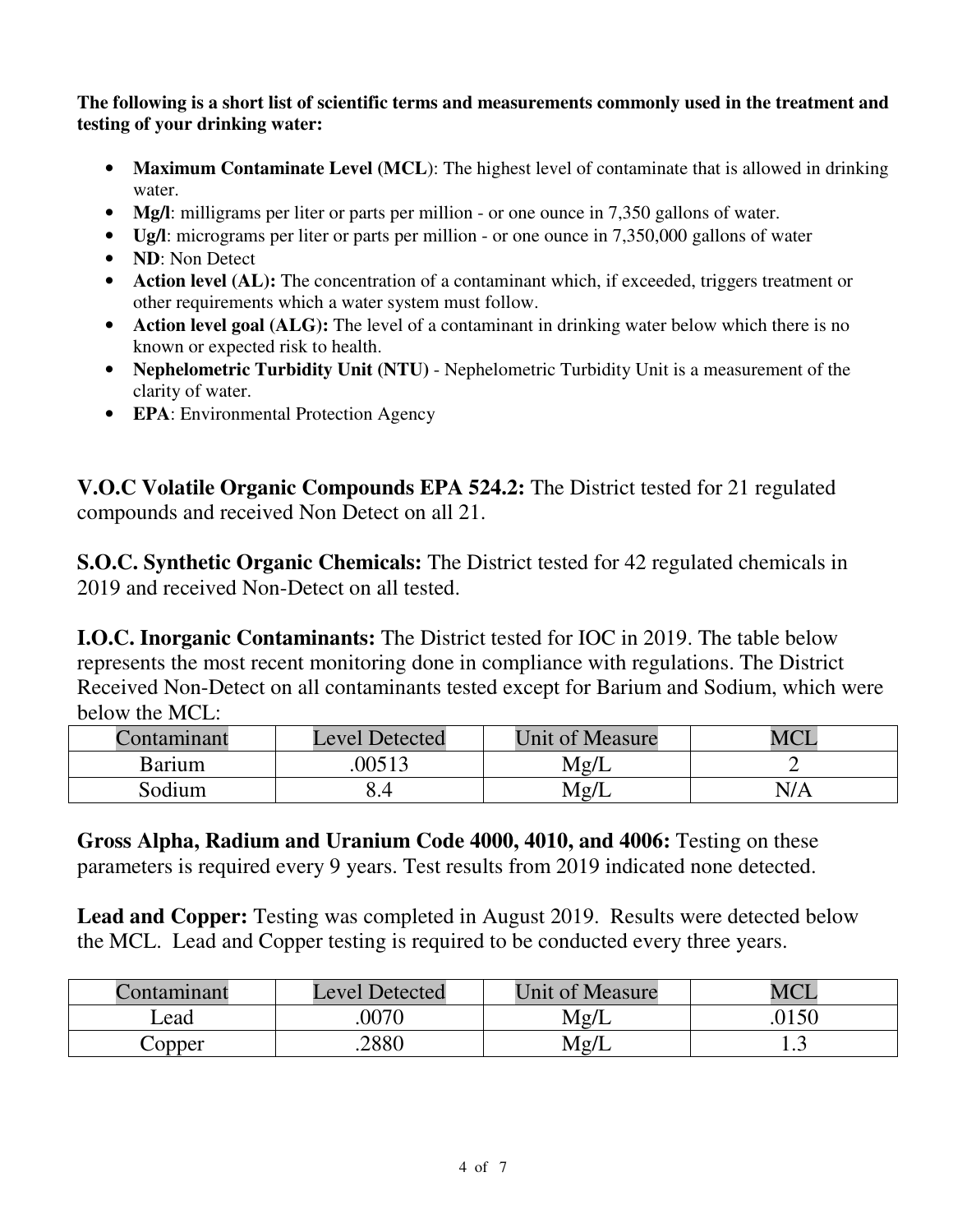#### **Nitrate EPA Code 1040:**

|         | <b>Detected</b><br>Level | <sup>c</sup> Measure<br>$\overline{0}$<br><u>Jnit</u> | $MC^r$ |
|---------|--------------------------|-------------------------------------------------------|--------|
| \1trate | .138                     | Mg/L                                                  | ΙV     |

The district test results came in at .138 mg/L. The MCL is set at 10.0 mg/L.

**TTHM/HAA5 Trihalomethanes EPA 524.2:** Our District has tested below the average MCL established for HAA5 (Haloacetic acids) and TTHM (total tri-halomethanes) since installing the new water treatment plant**.** 

Test Results from November 2020:

| Contaminant      | <b>Level Detected</b> | <b>Unit Measurement</b> |     |
|------------------|-----------------------|-------------------------|-----|
| Tri-Halomethanes | .0380                 | Mg/I                    | 080 |
| Haloacetic Acids | 0195                  | Mg/L                    | 060 |

**Total Coliform**: The District has not failed this test since the original treatment facility was completed in 1985.

## **VIOLATIONS:**

The District received no violations from the Oregon Health Authority in 2020

*It is important to protect our water quality. As a part owner of the water system we all need to protect our investment, so the District asks that you take the following precautions.* 

#### **Distribution System Requirements (homeowner).**

**Back Flow Devices:** In an effort to protect the distribution system and the water we drink, the State and Federal government requires all homes with a potential for a cross connection to install and maintain a backflow device. Items that may need a back flow device are: irrigation systems, hot tubs, photo labs, boilers, chemical sprayers, espresso machines, and any items that produce a higher pressure than the distribution system. The highest point of our distribution system is 128' above sea level and our system pressure at this elevation is 20 psi. If you are unsure if there is a potential cross connection, please call our office at 503- 436-2790.

**Isolation valves:** The District requires isolation valves to be located no more that 18 inches from the District's water meter. These valves should be used to shut off water to your home if you plan on leaving it unoccupied for more than thirty (30) days. A broken service line can use over 20,000 gallons of water a day.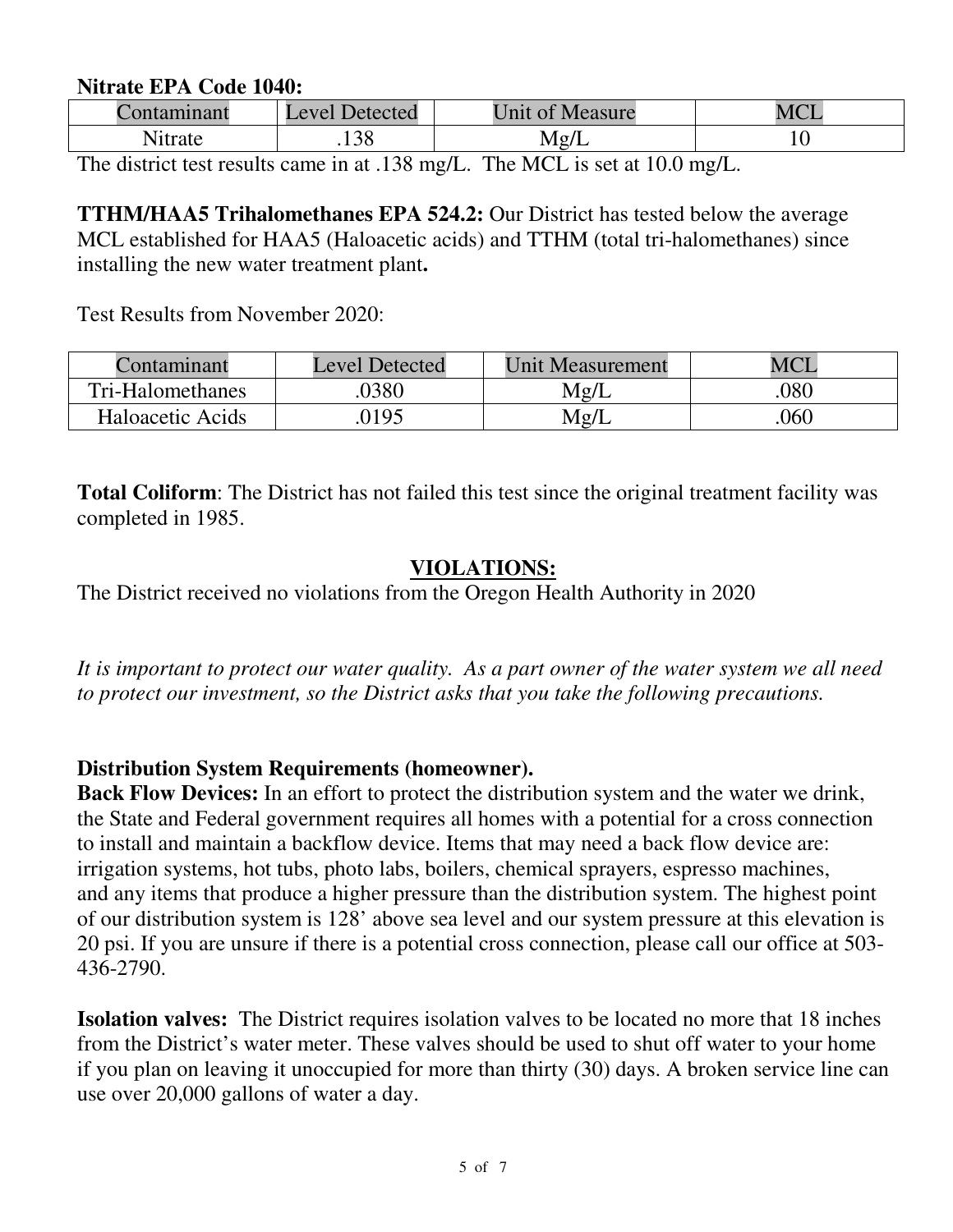# **Advisories**

Some people may be more vulnerable to contaminants in drinking water than the general population. Immune-compromised persons such as individuals with cancer undergoing chemotherapy, persons who have undergone organ transplants, those with HIV/AIDS or other immune system disorders, some elderly, and infants can be particularly at risk from infections. They should seek advice about drinking water from their health care providers. EPA/CDCL7 Guidelines on appropriate means to lessen the risk of infection by cryptosporidium and other microbiological contaminants are available from the Safe Drinking Water Hotline (800-426-4791).

Infants and young children are typically more vulnerable to lead in drinking water. If you have an older home and feel a risk of contamination from lead or copper, please contact our office and we will include your home during our next round of testing. We are required to test five (5) homes every three (3) years and will include more if there is a need. Older homes are more susceptible to leaching from lead than newer homes because of materials used in the plumbing process before 1992. If you're concerned about elevated lead levels in your home, you may arrange with the District to have your water tested during our routine sampling. If your home has been unoccupied it's a good idea to flush your system for a couple of minutes before using tap water. Water will stagnate as it sits in your home plumbing system. Additional information is available from the Safe Drinking Water Hotline (1-800-426-4791).

# **Conservation:**

The dry spring weather has set Oregon on a course for summer draught. With only 1.5" of rainfall measured at the treatment plant in April, our local area is likely to experience some very dry months ahead. Conservation is key to maintaining the resiliency of rural water systems. Aging infrastructure and a small rate payer base contribute to burdensome financial challenges for small water utilities. Thoughtful water use keeps your water bills lower, and helps to maintain the water supply in the creeks for your local fish, wildlife, and human neighbors!

For a list of water saving ideas please visit https://www.archcapewater.org/conservation-tips

# **Summary**

It is a pleasure to provide you and your family with clean, safe water. We are committed to serve you, and to accomplish this in the most professional, accountable, and efficient manner possible. The Staff and Board of Commissioners of the Arch Cape Domestic Water Supply District are dedicated to maintaining a safe and dependable water supply for the people we serve, now and into the future. We ask that all of our customers help us protect our water resources, and conserve water. Please call our office if you have any questions about your water utility.